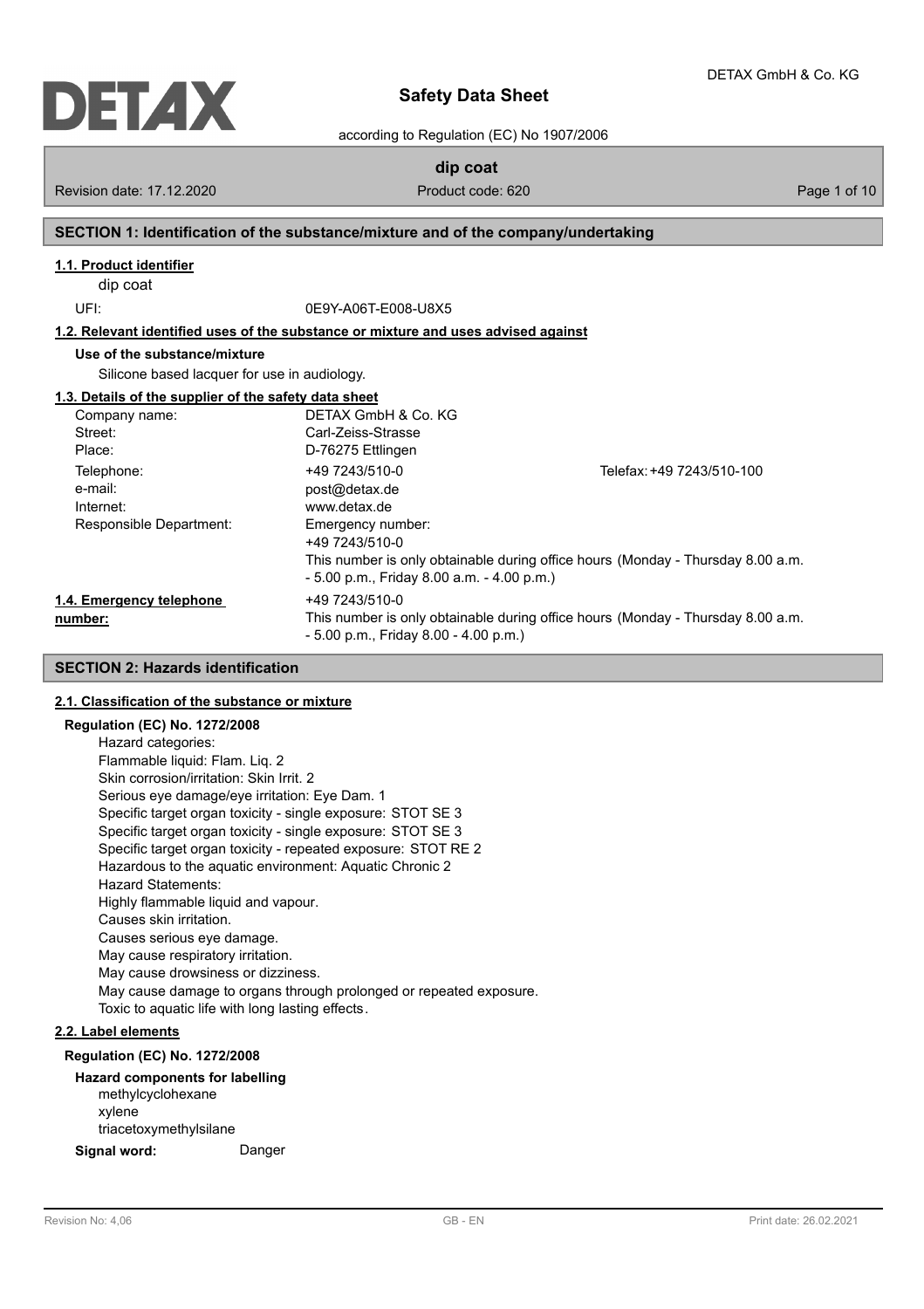## **Safety Data Sheet**

according to Regulation (EC) No 1907/2006



**2.3. Other hazards**

No information available.

#### **SECTION 3: Composition/information on ingredients**

#### **3.2. Mixtures**

**Chemical characterization**

Polydimethylsiloxane with functional groups in organic solvents.

#### **Hazardous components**

| <b>CAS No</b> | Chemical name                                                                                       |                                                                                                                                                                              |                  | Quantity   |  |
|---------------|-----------------------------------------------------------------------------------------------------|------------------------------------------------------------------------------------------------------------------------------------------------------------------------------|------------------|------------|--|
|               | EC No                                                                                               | Index No                                                                                                                                                                     | <b>REACH No</b>  |            |  |
|               | <b>GHS Classification</b>                                                                           |                                                                                                                                                                              |                  |            |  |
| 108-87-2      | methylcyclohexane                                                                                   |                                                                                                                                                                              |                  | $45 - 50%$ |  |
|               | 203-624-3                                                                                           | 601-018-00-7                                                                                                                                                                 |                  |            |  |
|               | Flam. Liq. 2, Skin Irrit. 2, STOT SE 3, Asp. Tox. 1, Aquatic Chronic 2; H225 H315 H336 H304<br>H411 |                                                                                                                                                                              |                  |            |  |
| 1330-20-7     | xylene                                                                                              |                                                                                                                                                                              |                  |            |  |
|               | 215-535-7                                                                                           | 601-022-00-9                                                                                                                                                                 | 01-2119488216-32 |            |  |
|               |                                                                                                     | Flam. Liq. 3, Acute Tox. 4, Acute Tox. 4, Skin Irrit. 2, Eye Irrit. 2, STOT SE 3, STOT RE 2, Asp.<br>Tox. 1, Aquatic Chronic 3; H226 H332 H312 H315 H319 H335 H373 H304 H412 |                  |            |  |
| 4253-34-3     | triacetoxymethylsilane                                                                              |                                                                                                                                                                              |                  | $1 - 5\%$  |  |
|               | 224-221-9                                                                                           |                                                                                                                                                                              | 01-2119962266-32 |            |  |
|               | Acute Tox. 4, Skin Corr. 1C, Eye Dam. 1; H302 H314 H318 EUH014                                      |                                                                                                                                                                              |                  |            |  |
| 17586-94-6    | dioctyltin-di(acetate)                                                                              |                                                                                                                                                                              |                  | < 1 %      |  |
|               | 241-555-0                                                                                           |                                                                                                                                                                              |                  |            |  |
|               |                                                                                                     | Acute Tox. 2, Skin Corr. 1A, Eye Dam. 1, STOT SE 2; H330 H314 H318 H371                                                                                                      |                  |            |  |

Full text of H and EUH statements: see section 16.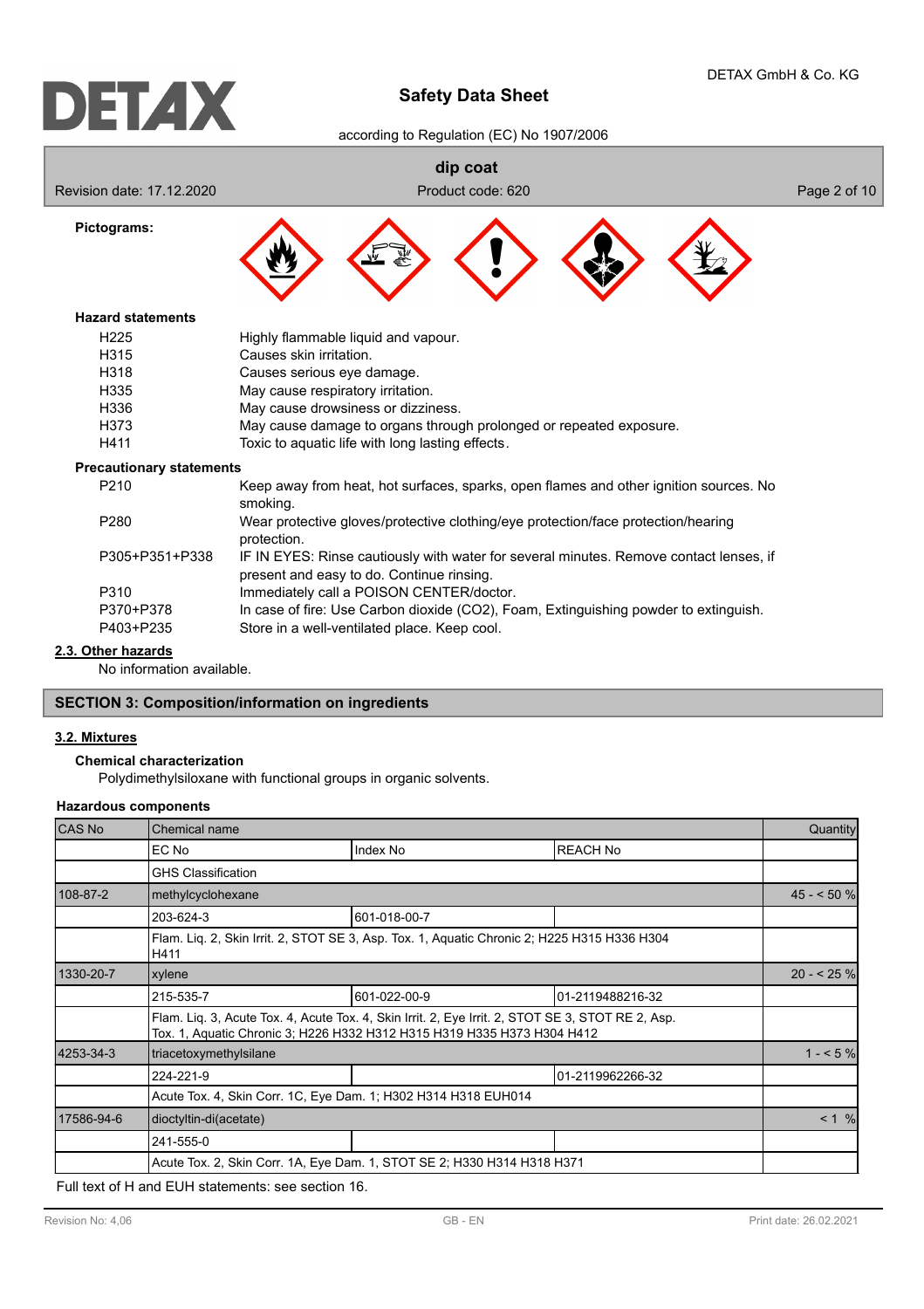## **Safety Data Sheet**

according to Regulation (EC) No 1907/2006

### **dip coat**

Revision date: 17.12.2020 **Product code: 620** Product code: 620 **Page 3 of 10** Page 3 of 10

## **SECTION 4: First aid measures**

#### **4.1. Description of first aid measures**

#### **After inhalation**

Provide fresh air. Medical treatment necessary.

#### **After contact with skin**

After contact with skin, wash immediately with plenty of water and soap. Take off immediately all contaminated clothing and wash it before reuse. Medical treatment necessary.

#### **After contact with eyes**

In case of contact with eyes flush immediately with plenty of flowing water for 10 to 15 minutes holding eyelids apart and consult an ophthalmologist.

#### **After ingestion**

Rinse mouth immediately and drink plenty of water. Seek immediately medical advice. Do not induce vomiting. In case of spontaneous vomiting take care of an unhindered flow out of the vomit ( danger of suffocation).

#### **4.2. Most important symptoms and effects, both acute and delayed**

No information available.

#### **4.3. Indication of any immediate medical attention and special treatment needed**

Treat symptomatically.

#### **SECTION 5: Firefighting measures**

#### **5.1. Extinguishing media**

#### **Suitable extinguishing media**

Carbon dioxide (CO2), Foam, Extinguishing powder.

#### **Unsuitable extinguishing media**

Water.

#### **5.2. Special hazards arising from the substance or mixture**

Highly flammable. Vapours can form explosive mixtures with air.

#### **5.3. Advice for firefighters**

Wear a self-contained breathing apparatus and chemical protective clothing. Full protection suit.

#### **Additional information**

Use water spray jet to protect personnel and to cool endangered containers. Suppress gases/vapours/mists with water spray jet. Collect contaminated fire extinguishing water separately. Do not allow entering drains or surface water.

#### **SECTION 6: Accidental release measures**

#### **6.1. Personal precautions, protective equipment and emergency procedures**

Remove all sources of ignition. Provide adequate ventilation. Do not breathe gas/fumes/vapour/spray. Avoid contact with skin, eyes and clothes. Use personal protection equipment.

#### **6.2. Environmental precautions**

Do not allow uncontrolled discharge of product into the environment. Explosion risk in case of fire.

#### **6.3. Methods and material for containment and cleaning up**

Absorb with liquid-binding material (e.g. sand, diatomaceous earth, acid- or universal binding agents). Treat the recovered material as prescribed in the section on waste disposal.

#### **6.4. Reference to other sections**

Safe handling: see section 7 Personal protection equipment: see section 8 Disposal: see section 13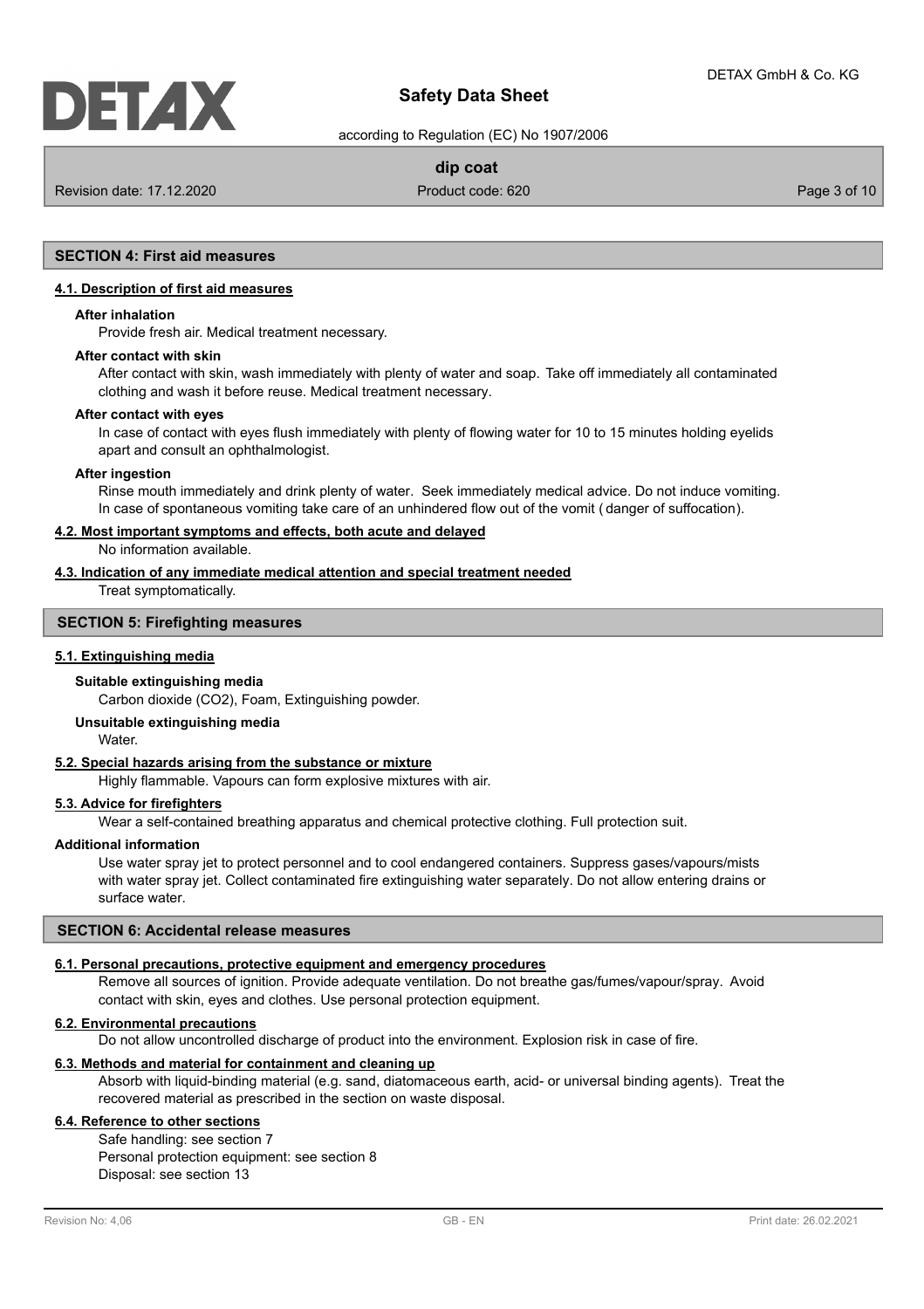# DETZIX

## **Safety Data Sheet**

according to Regulation (EC) No 1907/2006

### **dip coat**

Revision date: 17.12.2020 **Product code: 620** Product code: 620 **Page 4 of 10** Page 4 of 10

#### **SECTION 7: Handling and storage**

#### **7.1. Precautions for safe handling**

#### **Advice on safe handling**

If handled uncovered, arrangements with local exhaust ventilation have to be used. Do not breathe gas/fumes/vapour/spray.

#### **Advice on protection against fire and explosion**

Keep away from sources of ignition. - No smoking. Take precautionary measures against static discharges. Vapours can form explosive mixtures with air.

#### **7.2. Conditions for safe storage, including any incompatibilities**

#### **Requirements for storage rooms and vessels**

Keep container tightly closed. Keep locked up. Store in a place accessible by authorized persons only. Provide adequate ventilation as well as local exhaustion at critical locations. Keep in a cool, well-ventilated place. Keep away from heat, hot surfaces, sparks, open flames and other ignition sources. No smoking.

#### **Hints on joint storage**

Do not store together with: . Pyrophoric or self-heating substances. Oxidising agent

## **7.3. Specific end use(s)**

Liquid for coating of silicone based earmoulds. For use by trained specialist staff.

#### **SECTION 8: Exposure controls/personal protection**

#### **8.1. Control parameters**

## **Exposure limits (EH40)**

| CAS No    | Substance             | ppm  | mg/m <sup>3</sup> | fibres/mll | Category      | Origin |
|-----------|-----------------------|------|-------------------|------------|---------------|--------|
| 1330-20-7 | Xylene: mixed isomers | 50   | 220               |            | TWA(8 h)      | WEL    |
|           |                       | 100l | 441               |            | STEL (15 min) | WEL    |

#### **Biological Monitoring Guidance Values (EH40)**

| CAS No    | Substance                           | Parameter                            | Value    | 'Test material | Sampling time |
|-----------|-------------------------------------|--------------------------------------|----------|----------------|---------------|
| 1330-20-7 | Xylene, o-, m-, p- or mixed isomers | methyl hippuric acid<br>(creatinine) | mmol/mol | 650 lurine     | IPost shift   |

#### **8.2. Exposure controls**

#### **Appropriate engineering controls**

If handled uncovered, arrangements with local exhaust ventilation have to be used. Do not breathe gas/fumes/vapour/spray.

#### **Protective and hygiene measures**

Remove contaminated, saturated clothing immediately. Draw up and observe skin protection programme. Wash hands and face before breaks and after work and take a shower if necessary . When using do not eat, drink, smoke, sniff.

#### **Eye/face protection**

Suitable eye protection: goggles.

#### **Hand protection**

When handling with chemical substances, protective gloves must be worn with the CE-label including the four control digits. The quality of the protective gloves resistant to chemicals must be chosen as a function of the specific working place concentration and quantity of hazardous substances. For special purposes, it is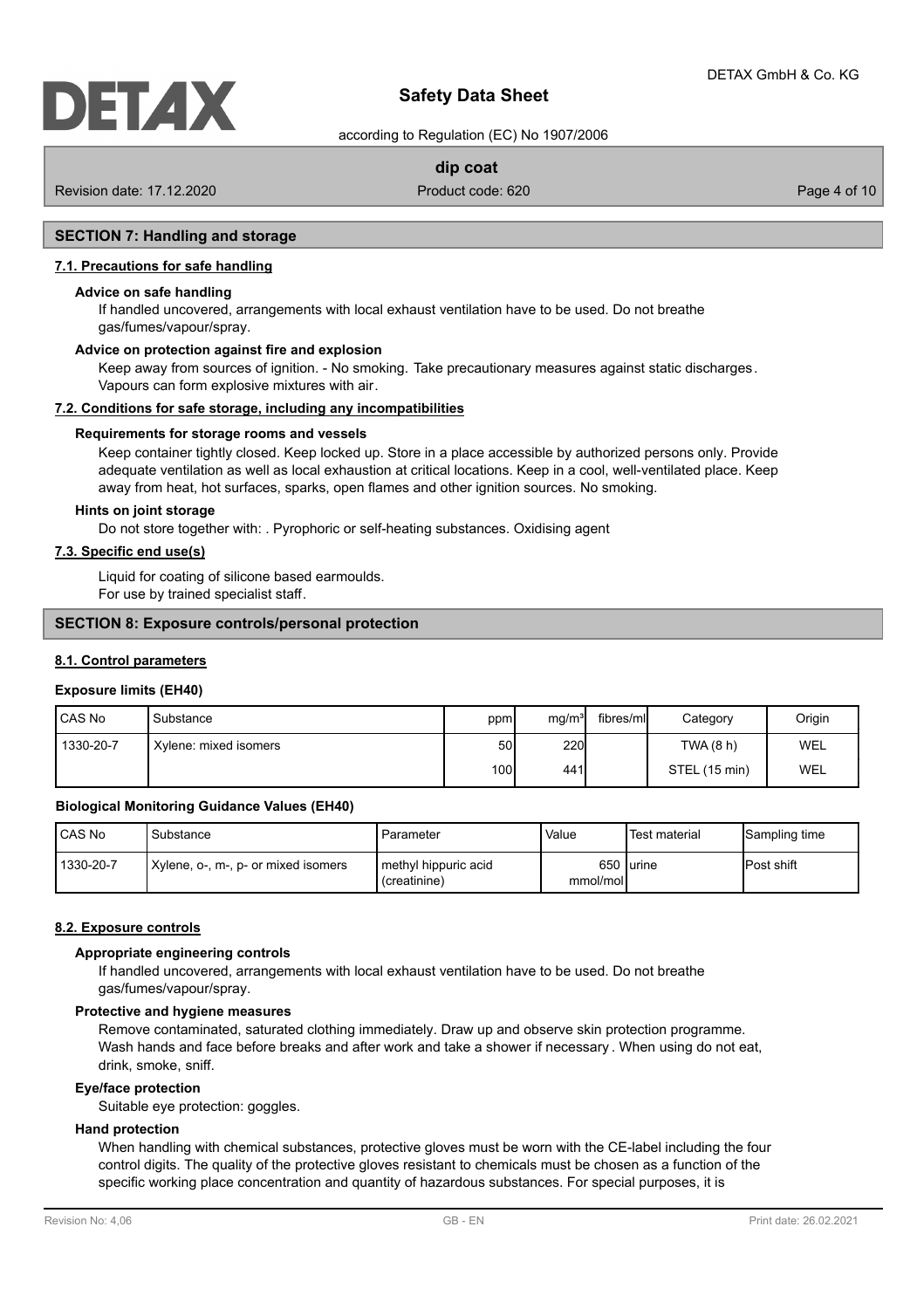## **Safety Data Sheet**

#### according to Regulation (EC) No 1907/2006

### **dip coat**

Revision date: 17.12.2020 **Product code: 620** Product code: 620 **Page 5 of 10** Page 5 of 10

recommended to check the resistance to chemicals of the protective gloves mentioned above together with the supplier of these gloves.

Suitable are gloves of the following material: FKM (fluoro rubber)

#### **Skin protection**

Flame-retardant protective clothing. Wear anti-static footwear and clothing . .

#### **Respiratory protection**

In case of inadequate ventilation wear respiratory protection.

### **SECTION 9: Physical and chemical properties**

#### Physical state: liquid: **9.1. Information on basic physical and chemical properties**

| Priysical state.                               | liquiu.                   |                                  |
|------------------------------------------------|---------------------------|----------------------------------|
| Colour:                                        | transparent               |                                  |
| Odour:                                         | Xylene/ Acetic acid       |                                  |
|                                                |                           | <b>Test method</b>               |
| pH-Value:                                      | not determined            |                                  |
| Changes in the physical state                  |                           |                                  |
| Melting point:                                 | not determined            |                                  |
| Initial boiling point and boiling range:       |                           | >99 °C DIN 51356                 |
| Flash point:                                   |                           | $<$ 1 °C DIN 51755               |
| Sustaining combustion:                         | Not sustaining combustion |                                  |
| <b>Flammability</b>                            |                           |                                  |
| Solid:                                         | not applicable            |                                  |
| Gas:                                           | not applicable            |                                  |
| <b>Explosive properties</b>                    |                           |                                  |
| The product is not: Explosive.                 |                           |                                  |
| Lower explosion limits:                        | 1.1 vol. $%$              |                                  |
| Upper explosion limits:                        | 6,7 vol. %                |                                  |
| <b>Auto-ignition temperature</b>               |                           |                                  |
| Solid:                                         | not applicable            |                                  |
| Gas:                                           | not applicable            |                                  |
| Decomposition temperature:                     | not determined            |                                  |
| <b>Oxidizing properties</b><br>Not oxidizing.  |                           |                                  |
| Vapour pressure:<br>(at 20 $°C$ )              | 48 hPa                    |                                  |
| Density (at 20 °C):                            |                           | 0,90 g/cm <sup>3</sup> DIN 51757 |
| Water solubility:                              | insoluble                 |                                  |
| Solubility in other solvents<br>not determined |                           |                                  |
| Partition coefficient:                         | not determined            |                                  |
| Viscosity / dynamic:<br>(at 23 $^{\circ}$ C)   | 120 mPa·s CP              |                                  |
| Vapour density:                                | not determined            |                                  |
| Evaporation rate:                              | not determined            |                                  |
| 9.2. Other information                         |                           |                                  |
| Solid content:                                 | not determined            |                                  |
|                                                |                           |                                  |
|                                                |                           |                                  |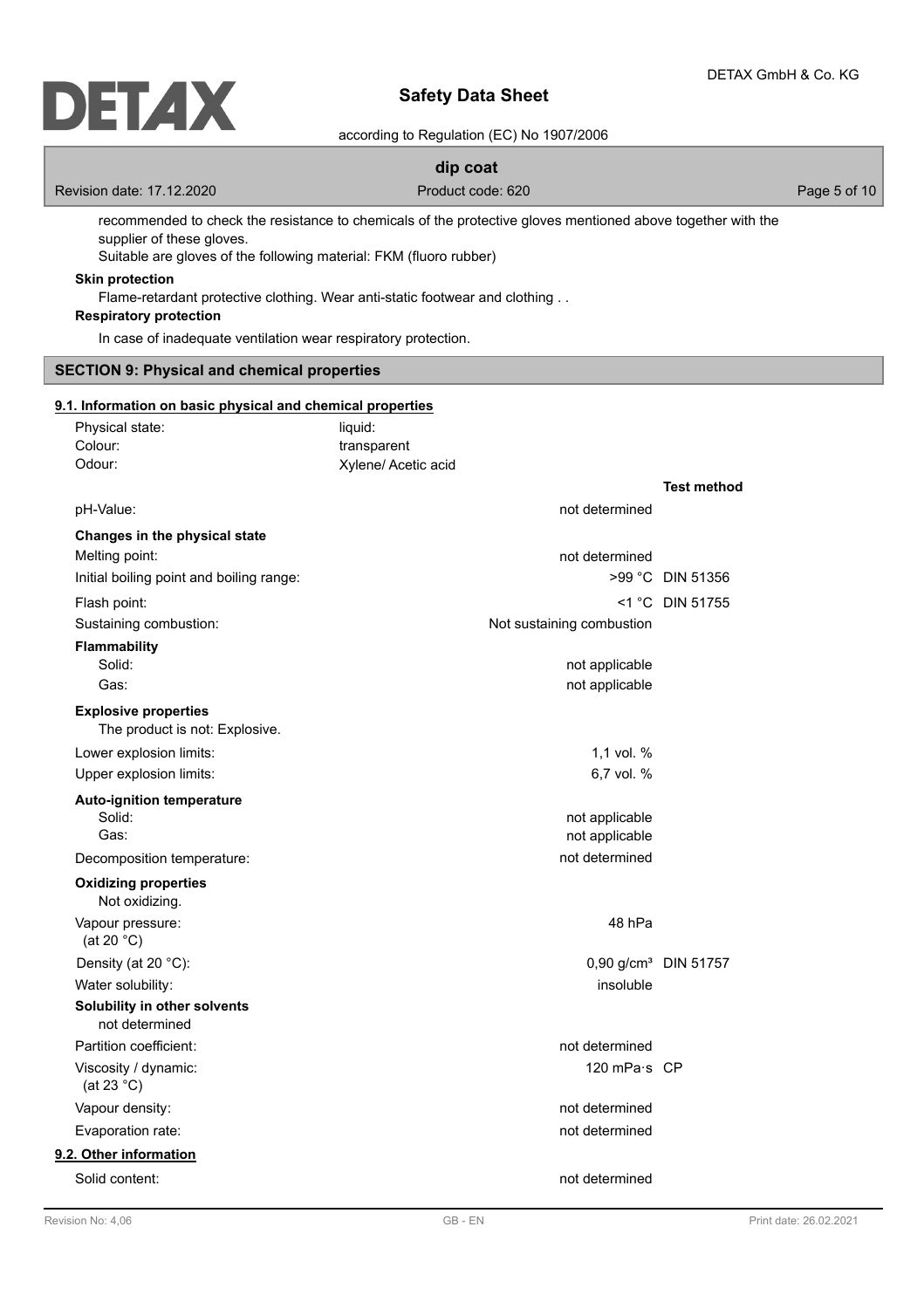## **Safety Data Sheet**

according to Regulation (EC) No 1907/2006

#### **dip coat**

Revision date: 17.12.2020 **Product code: 620** Product code: 620 **Page 6 of 10** Page 6 of 10

#### **SECTION 10: Stability and reactivity**

#### **10.1. Reactivity**

Highly flammable.

#### **10.2. Chemical stability**

The product is stable under storage at normal ambient temperatures.

#### **10.3. Possibility of hazardous reactions**

Reacts with : strong oxidising agents. The product may attack same plastic materials.

#### **10.4. Conditions to avoid**

Keep away from sources of heat (e.g. hot surfaces), sparks and open flames. Vapours can form explosive mixtures with air.

#### **10.5. Incompatible materials**

No information available.

#### **10.6. Hazardous decomposition products**

The following applies for the silicone content of the product: At temperature of appr. 150°C/ 302 °F a small amount of formaldehyde can be released by oxidative degradation.

#### **SECTION 11: Toxicological information**

### **11.1. Information on toxicological effects**

#### **Acute toxicity**

Based on available data, the classification criteria are not met.

| CAS No     | Chemical name           |                     |             |         |                 |        |
|------------|-------------------------|---------------------|-------------|---------|-----------------|--------|
|            | Exposure route          | Dose                |             | Species | Source          | Method |
| 108-87-2   | methylcyclohexane       |                     |             |         |                 |        |
|            | oral                    | LD50<br>mg/kg       | >3200       | Rat     | <b>GESTIS</b>   |        |
|            | dermal                  | LD50<br>mg/kg       | 86000       | Rabbit  |                 |        |
| 1330-20-7  | xylene                  |                     |             |         |                 |        |
|            | oral                    | LD50<br>mg/kg       | 3500        | Rat     | <b>GESTIS</b>   |        |
|            | dermal                  | LD50<br>mg/kg       | >1700       | Rabbit  | <b>GESTIS</b>   |        |
|            | inhalation (4 h) vapour | <b>LC50</b><br>mg/l | 29,08       | Rat     | <b>GESTIS</b>   |        |
|            | inhalation aerosol      | <b>ATE</b>          | $1,5$ mg/l  |         |                 |        |
| 4253-34-3  | triacetoxymethylsilane  |                     |             |         |                 |        |
|            | oral                    | LD50<br>mg/kg       | 1600        | Rat     | <b>OECD 401</b> |        |
| 17586-94-6 | dioctyltin-di(acetate)  |                     |             |         |                 |        |
|            | oral                    | LD50<br>mg/kg       | >2000       | Rat     |                 |        |
|            | inhalation vapour       | <b>ATE</b>          | $0,5$ mg/l  |         |                 |        |
|            | inhalation aerosol      | <b>ATE</b>          | $0,05$ mg/l |         |                 |        |

#### **Irritation and corrosivity**

Causes skin irritation.

Causes serious eye damage.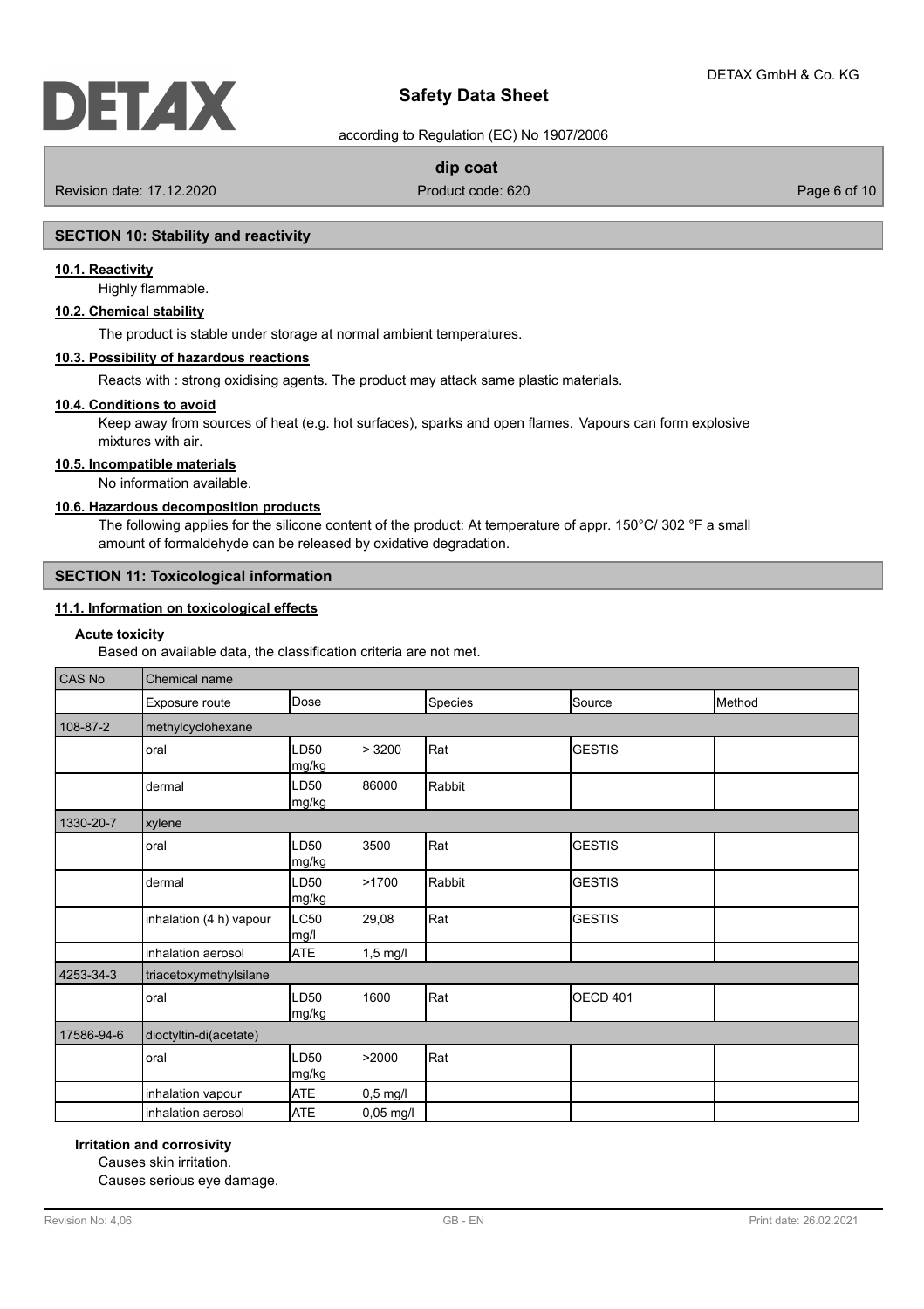## DELAX

## **Safety Data Sheet**

according to Regulation (EC) No 1907/2006

#### **dip coat**

Revision date: 17.12.2020 **Product code: 620** Product code: 620 **Page 7** of 10

#### **Sensitising effects**

Based on available data, the classification criteria are not met.

### **Carcinogenic/mutagenic/toxic effects for reproduction**

Based on available data, the classification criteria are not met.

#### **STOT-single exposure**

May cause respiratory irritation. (xylene)

May cause drowsiness or dizziness. (methylcyclohexane)

#### **STOT-repeated exposure**

May cause damage to organs through prolonged or repeated exposure. (xylene)

#### **Aspiration hazard**

Based on available data, the classification criteria are not met.

#### **Additional information on tests**

This mixture is classified as hazardous according to regulation (EC) No. 1272/2008 [CLP].

#### **SECTION 12: Ecological information**

#### **12.1. Toxicity**

Toxic to aquatic life with long lasting effects.

| CAS No    | Chemical name            |                           |          |      |                                            |               |                 |
|-----------|--------------------------|---------------------------|----------|------|--------------------------------------------|---------------|-----------------|
|           | Aquatic toxicity         | Dose                      |          |      | $[h]   [d]$ Species                        | Source        | <b>I</b> Method |
| 108-87-2  | methylcyclohexane        |                           |          |      |                                            |               |                 |
|           | Acute fish toxicity      | <b>LC50</b><br>mg/l       | 58,5     | 96 h |                                            | <b>GESTIS</b> |                 |
|           | Acute crustacea toxicity | EC <sub>50</sub><br>mg/l  | 1,47     |      | 48 h Daphnia magna                         | ΙΕCΟΤΟΧ       |                 |
| 1330-20-7 | xylene                   |                           |          |      |                                            |               |                 |
|           | Acute fish toxicity      | <b>LC50</b><br>4,093 mg/l | $2,661-$ |      | 96 hOncorhynchus mykiss<br>(Rainbow trout) |               |                 |
|           | Acute crustacea toxicity | EC <sub>50</sub><br>mg/l  | 3,82     | 48 h |                                            |               |                 |

#### **12.2. Persistence and degradability**

The product has not been tested.

### **12.3. Bioaccumulative potential**

The product has not been tested.

#### **Partition coefficient n-octanol/water**

| CAS No    | <b>I</b> Chemical name | Log Pow |
|-----------|------------------------|---------|
| 108-87-2  | Imethylcyclohexane     | 3,88    |
| 1330-20-7 | xylene                 | 3,15    |

#### **BCF**

| <b>CAS No</b>     | 'Chemical name | <b>DOC</b><br>ושם | ⌒<br>Species | Source |
|-------------------|----------------|-------------------|--------------|--------|
| $ 1330 - 20 - 7 $ | Ixvlene        | $0,6-15$          |              |        |

#### **12.4. Mobility in soil**

The product has not been tested.

## **12.5. Results of PBT and vPvB assessment**

Not identivied as PBT/ vPvB substances

## **12.6. Other adverse effects**

No information available.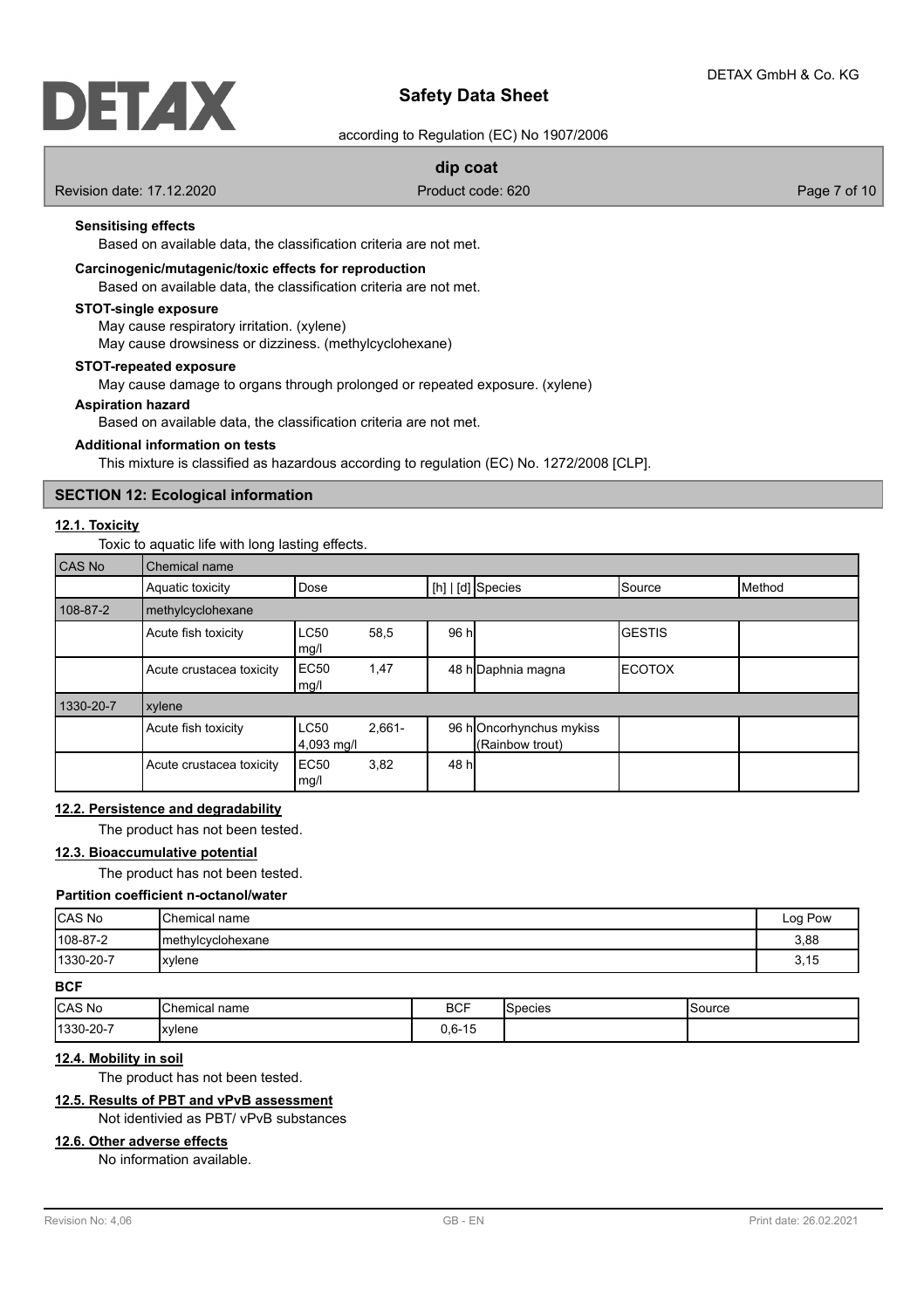

## **Safety Data Sheet**

according to Regulation (EC) No 1907/2006

## **dip coat**

Revision date: 17.12.2020 **Product code: 620** Product code: 620 **Page 8 of 10** Page 8 of 10

#### **Further information**

Do not allow to enter into surface water or drains. Do not allow to enter into soil/subsoil.

#### **SECTION 13: Disposal considerations**

#### **13.1. Waste treatment methods**

#### **Disposal recommendations**

Do not allow to enter into surface water or drains. Do not allow to enter into soil/subsoil. Dispose of waste according to applicable legislation.

#### **Contaminated packaging**

@1301.B130039 Handle contaminated packages in the same way as the substance itself.

#### **SECTION 14: Transport information**

| Land transport (ADR/RID) |  |
|--------------------------|--|
|--------------------------|--|

| 14.1. UN number:                                                          | UN 1866               |      |
|---------------------------------------------------------------------------|-----------------------|------|
| 14.2. UN proper shipping name:                                            | <b>Resin solution</b> |      |
| 14.3. Transport hazard class(es):                                         | 3                     |      |
| 14.4. Packing group:                                                      | Ш                     |      |
| Hazard label:                                                             | 3                     |      |
| Classification code:                                                      | F <sub>1</sub>        |      |
| Limited quantity:                                                         | 5 L/ 30 kg            |      |
| Hazard No:                                                                | 33                    |      |
| Tunnel restriction code:                                                  | D/E                   |      |
| <b>Marine transport (IMDG)</b>                                            |                       |      |
| 14.1. UN number:                                                          | <b>UN 1866</b>        |      |
| 14.2. UN proper shipping name:                                            | Resin solution        |      |
| 14.3. Transport hazard class(es):                                         | 3                     |      |
| 14.4. Packing group:                                                      | Ш                     |      |
| Hazard label:                                                             | 3                     |      |
| Marine pollutant:                                                         | yes                   |      |
| <b>Special Provisions:</b>                                                |                       |      |
| Limited quantity:                                                         | 5 L/ 30 kg            |      |
| EmS:                                                                      | F-E, S-E              |      |
| Other applicable information (marine transport)<br>Flash point: -4°C c.c. |                       |      |
| Air transport (ICAO-TI/IATA-DGR)                                          |                       |      |
| 14.1. UN number:                                                          | <b>UN 1866</b>        |      |
| 14.2. UN proper shipping name:                                            | Resin solution        |      |
| 14.3. Transport hazard class(es):                                         | 3                     |      |
| 14.4. Packing group:                                                      | Ш                     |      |
| Hazard label:                                                             | 3                     |      |
| Limited quantity Passenger:                                               | 1 L/ 30 kg            |      |
| Passenger LQ:                                                             | Y341                  |      |
| IATA-packing instructions - Passenger:                                    |                       | 353  |
| IATA-max. quantity - Passenger:                                           |                       | 5 L  |
| IATA-packing instructions - Cargo:                                        |                       | 364  |
| IATA-max. quantity - Cargo:                                               |                       | 60 L |
|                                                                           |                       |      |

## **14.5. Environmental hazards**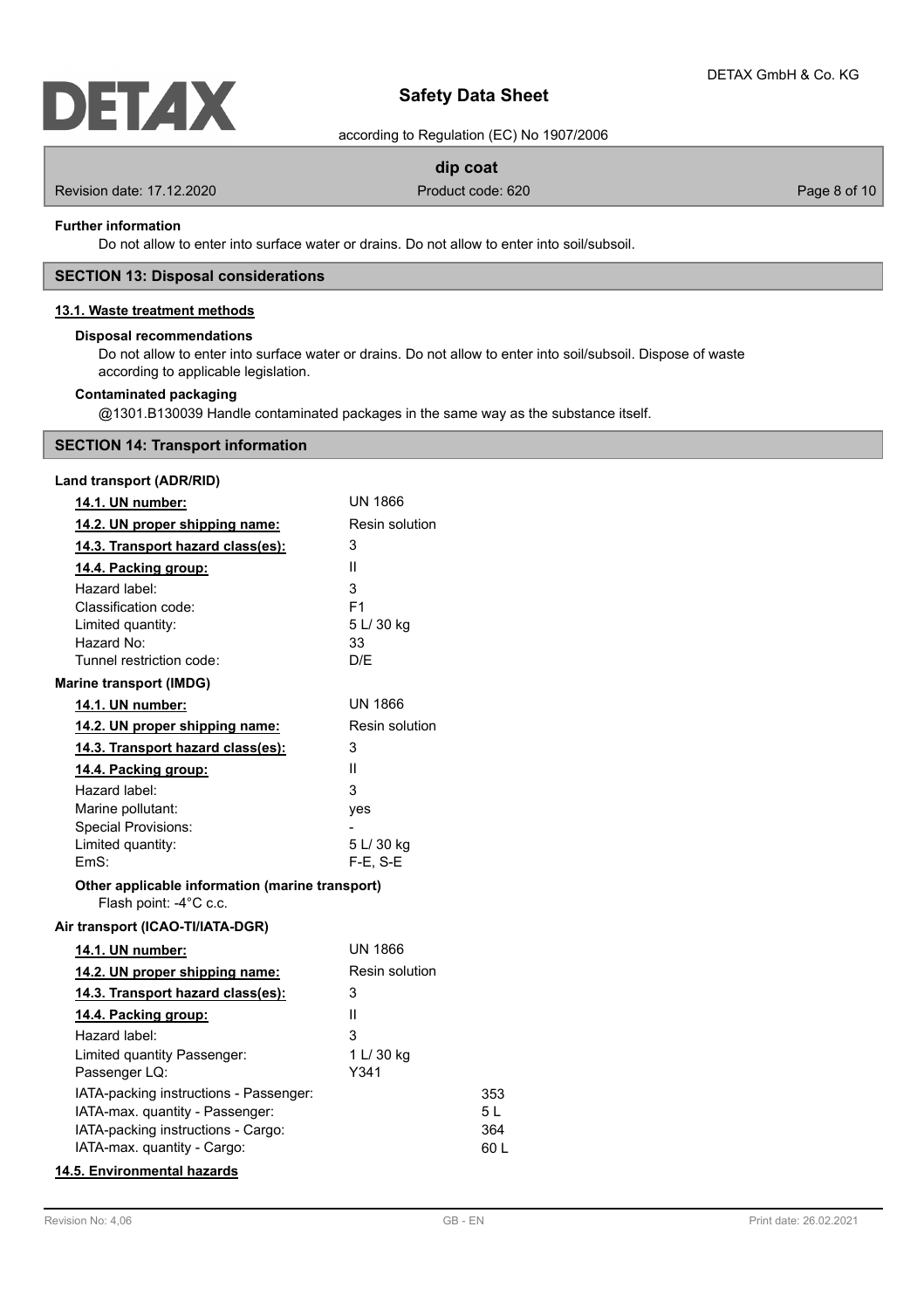## $\ddot{a}$

|                                                                                                                                                                                                                                                                                                                                                                                                                                                                                                                                                                                                                                                                                                                                                                                             | according to Regulation (EC) No 1907/2006                                                                                                                                                                                                                                                                                                        |              |
|---------------------------------------------------------------------------------------------------------------------------------------------------------------------------------------------------------------------------------------------------------------------------------------------------------------------------------------------------------------------------------------------------------------------------------------------------------------------------------------------------------------------------------------------------------------------------------------------------------------------------------------------------------------------------------------------------------------------------------------------------------------------------------------------|--------------------------------------------------------------------------------------------------------------------------------------------------------------------------------------------------------------------------------------------------------------------------------------------------------------------------------------------------|--------------|
|                                                                                                                                                                                                                                                                                                                                                                                                                                                                                                                                                                                                                                                                                                                                                                                             | dip coat                                                                                                                                                                                                                                                                                                                                         |              |
| Revision date: 17.12.2020                                                                                                                                                                                                                                                                                                                                                                                                                                                                                                                                                                                                                                                                                                                                                                   | Product code: 620                                                                                                                                                                                                                                                                                                                                | Page 9 of 10 |
| <b>ENVIRONMENTALLY HAZARDOUS:</b>                                                                                                                                                                                                                                                                                                                                                                                                                                                                                                                                                                                                                                                                                                                                                           | yes                                                                                                                                                                                                                                                                                                                                              |              |
| 14.6. Special precautions for user<br>Warning: Combustible liquid.                                                                                                                                                                                                                                                                                                                                                                                                                                                                                                                                                                                                                                                                                                                          |                                                                                                                                                                                                                                                                                                                                                  |              |
| 14.7. Transport in bulk according to Annex II of Marpol and the IBC Code<br>not applicable                                                                                                                                                                                                                                                                                                                                                                                                                                                                                                                                                                                                                                                                                                  |                                                                                                                                                                                                                                                                                                                                                  |              |
| <b>SECTION 15: Regulatory information</b>                                                                                                                                                                                                                                                                                                                                                                                                                                                                                                                                                                                                                                                                                                                                                   |                                                                                                                                                                                                                                                                                                                                                  |              |
|                                                                                                                                                                                                                                                                                                                                                                                                                                                                                                                                                                                                                                                                                                                                                                                             | 15.1. Safety, health and environmental regulations/legislation specific for the substance or mixture                                                                                                                                                                                                                                             |              |
| EU regulatory information                                                                                                                                                                                                                                                                                                                                                                                                                                                                                                                                                                                                                                                                                                                                                                   |                                                                                                                                                                                                                                                                                                                                                  |              |
| Information according to 2012/18/EU<br>(SEVESO III):                                                                                                                                                                                                                                                                                                                                                                                                                                                                                                                                                                                                                                                                                                                                        | E2 Hazardous to the Aquatic Environment                                                                                                                                                                                                                                                                                                          |              |
| Additional information:                                                                                                                                                                                                                                                                                                                                                                                                                                                                                                                                                                                                                                                                                                                                                                     | P <sub>5</sub> c                                                                                                                                                                                                                                                                                                                                 |              |
| <b>Additional information</b>                                                                                                                                                                                                                                                                                                                                                                                                                                                                                                                                                                                                                                                                                                                                                               |                                                                                                                                                                                                                                                                                                                                                  |              |
| To follow: 850/2004/EC, 79/117/EEC, 689/2008/EC                                                                                                                                                                                                                                                                                                                                                                                                                                                                                                                                                                                                                                                                                                                                             |                                                                                                                                                                                                                                                                                                                                                  |              |
| National regulatory information                                                                                                                                                                                                                                                                                                                                                                                                                                                                                                                                                                                                                                                                                                                                                             |                                                                                                                                                                                                                                                                                                                                                  |              |
| Employment restrictions:                                                                                                                                                                                                                                                                                                                                                                                                                                                                                                                                                                                                                                                                                                                                                                    | Observe restrictions to employment for juveniles according to the 'juvenile<br>work protection guideline' (94/33/EC).                                                                                                                                                                                                                            |              |
| Water hazard class (D):                                                                                                                                                                                                                                                                                                                                                                                                                                                                                                                                                                                                                                                                                                                                                                     | 2 - obviously hazardous to water                                                                                                                                                                                                                                                                                                                 |              |
| 15.2. Chemical safety assessment                                                                                                                                                                                                                                                                                                                                                                                                                                                                                                                                                                                                                                                                                                                                                            |                                                                                                                                                                                                                                                                                                                                                  |              |
|                                                                                                                                                                                                                                                                                                                                                                                                                                                                                                                                                                                                                                                                                                                                                                                             | Chemical safety assessments for substances in this mixture were not carried out.                                                                                                                                                                                                                                                                 |              |
| <b>SECTION 16: Other information</b>                                                                                                                                                                                                                                                                                                                                                                                                                                                                                                                                                                                                                                                                                                                                                        |                                                                                                                                                                                                                                                                                                                                                  |              |
| Abbreviations and acronyms<br>IMDG: International Maritime Code for Dangerous Goods<br>IATA: International Air Transport Association<br>EINECS: European Inventory of Existing Commercial Chemical Substances<br><b>ELINCS: European List of Notified Chemical Substances</b><br><b>CAS: Chemical Abstracts Service</b><br>LC50: Lethal concentration, 50%<br>LD50: Lethal dose, 50%<br>CLP: Classification, labelling and Packaging<br>REACH: Registration, Evaluation and Authorization of Chemicals<br><b>UN: United Nations</b><br>DNEL: Derived No Effect Level<br>DMEL: Derived Minimal Effect Level<br><b>PNEC: Predicted No Effect Concentration</b><br>ATE: Acute toxicity estimate<br>LL50: Lethal loading, 50%<br>EL50: Effect loading, 50%<br>EC50: Effective Concentration 50% | ADR: Accord européen sur le transport des marchandises dangereuses par Route<br>(European Agreement concerning the International Carriage of Dangerous Goods by Road)<br>GHS: Globally Harmonized System of Classification and Labelling of Chemicals<br>GHS: Globally Harmonised System of Classification, Labelling and Packaging of Chemicals |              |

ErC50: Effective Concentration 50%, growth rate

NOEC: No Observed Effect Concentration

BCF: Bio-concentration factor

PBT: persistent, bioaccumulative, toxic

vPvB: very persistent, very bioaccumulative

RID: Regulations concerning the international carriage of dangerous goods by rail EmS: Emergency Schedules